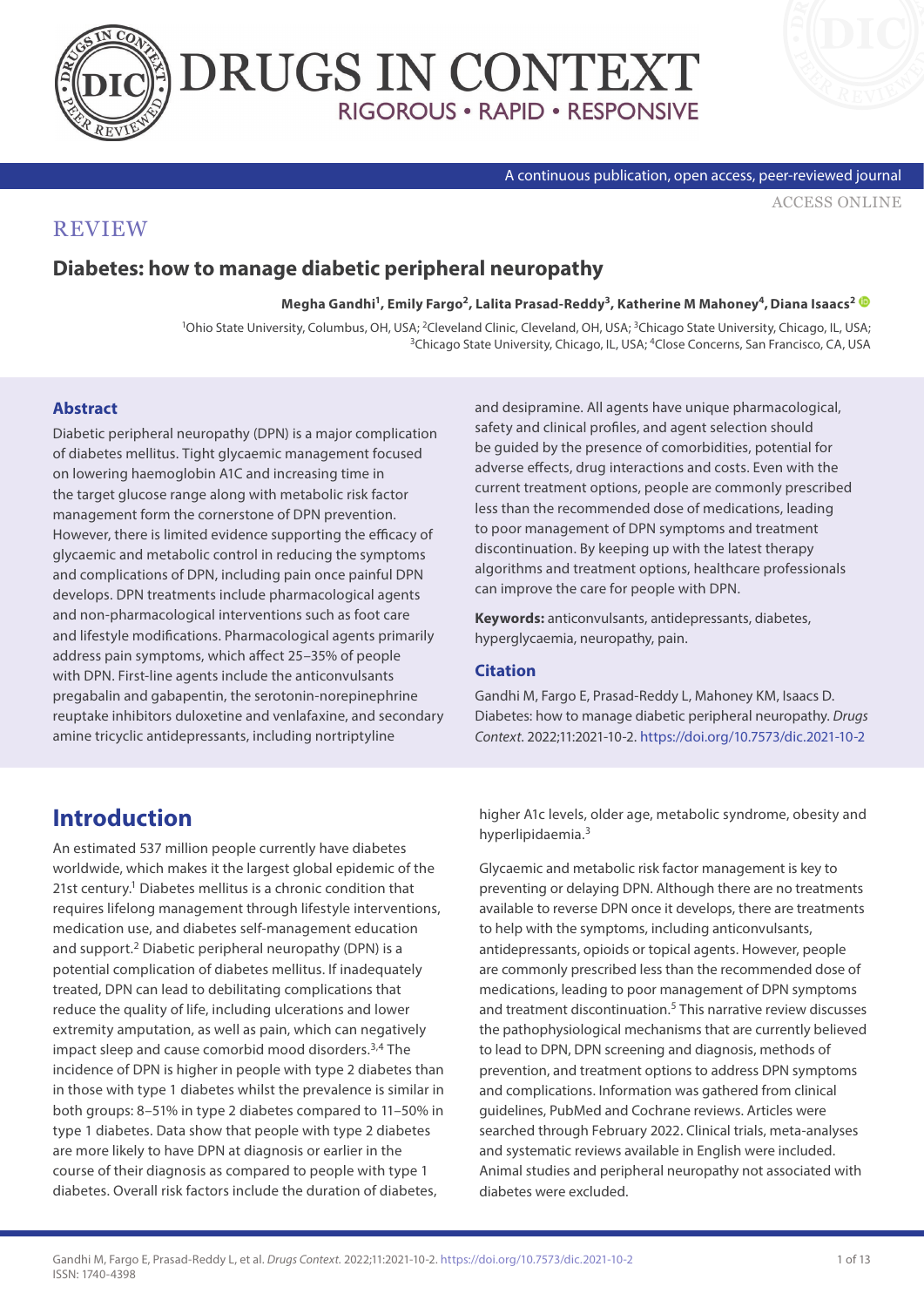# **Review**

# Pathophysiology of peripheral neuropathy in diabetes

There are several pathophysiological mechanisms believed to contribute to DPN (Figure 1). $6-12$  Evidence suggests that cellular injury due to hyperglycaemia is the most important contributing factor. Other factors, such as obesity, dyslipidaemia, impaired neurotrophic support and insulin signalling, and microvascular disease, contribute to oxidative stress, mitochondrial dysfunction and inflammation.4

The peripheral nervous system includes small unmyelinated neurons known as C-fibres or small fibres. These fibres carry nociceptive information associated with heat and pain. There are also large fibres, which are myelinated and relay information on touch, pressure, cold, vibratory, and position sense.7

Previous research has demonstrated that DPN is caused by more than just glucose dysregulation alone, and this may help explain why rates are higher in people with type 2 diabetes than in people with type 1 diabetes. The metabolic syndrome includes hyperglycaemia, obesity and dyslipidaemia, and the risk of developing neuropathy increases with the presence of each of these conditions.<sup>8</sup> Mitochondria are the energyproducing organelles in cells. In the peripheral nervous

system, mitochondria of the small and large fibres use glucose and lipids to produce adenosine triphosphatase, which supplies the needed energy for nerve impulses.<sup>9</sup> In people with diabetes, excess lipids and glucose disrupt the normal pathways for breakdown and produce excess electron donors that mitochondria are unable to process.<sup>10</sup> This can result in inflammation, endoplasmic reticulum stress, apoptosis of neurons and axonal failure.11

Additionally, increased glucose metabolism in diabetes mellitus leads to excessive activation of the polyol, hexosamine and protein kinase C pathways and advanced glycation end-product formation and/or receptor activation. Dyslipidaemia and hyperglycaemia further induce the release of proinflammatory cytokines and chemokines, which results in inflammatory-mediated and immune-mediated neurotoxicity. Microvascular dysfunction and downstream DNA degradation, endoplasmic reticulum stress, and mitochondrial dysfunction ultimately cause neuronal cell death.4

Initially, DPN often causes degeneration and loss of small fibres, which can cause new-onset pain and dysesthesia, especially in the feet, which is called painful DPN (PDPN). As the disease progresses, larger fibre loss often occurs leading to numbness and loss of proprioception in the feet that travels upward over time.<sup>12</sup> The hallmark of DPN is a distal-to-proximal axonal loss.2

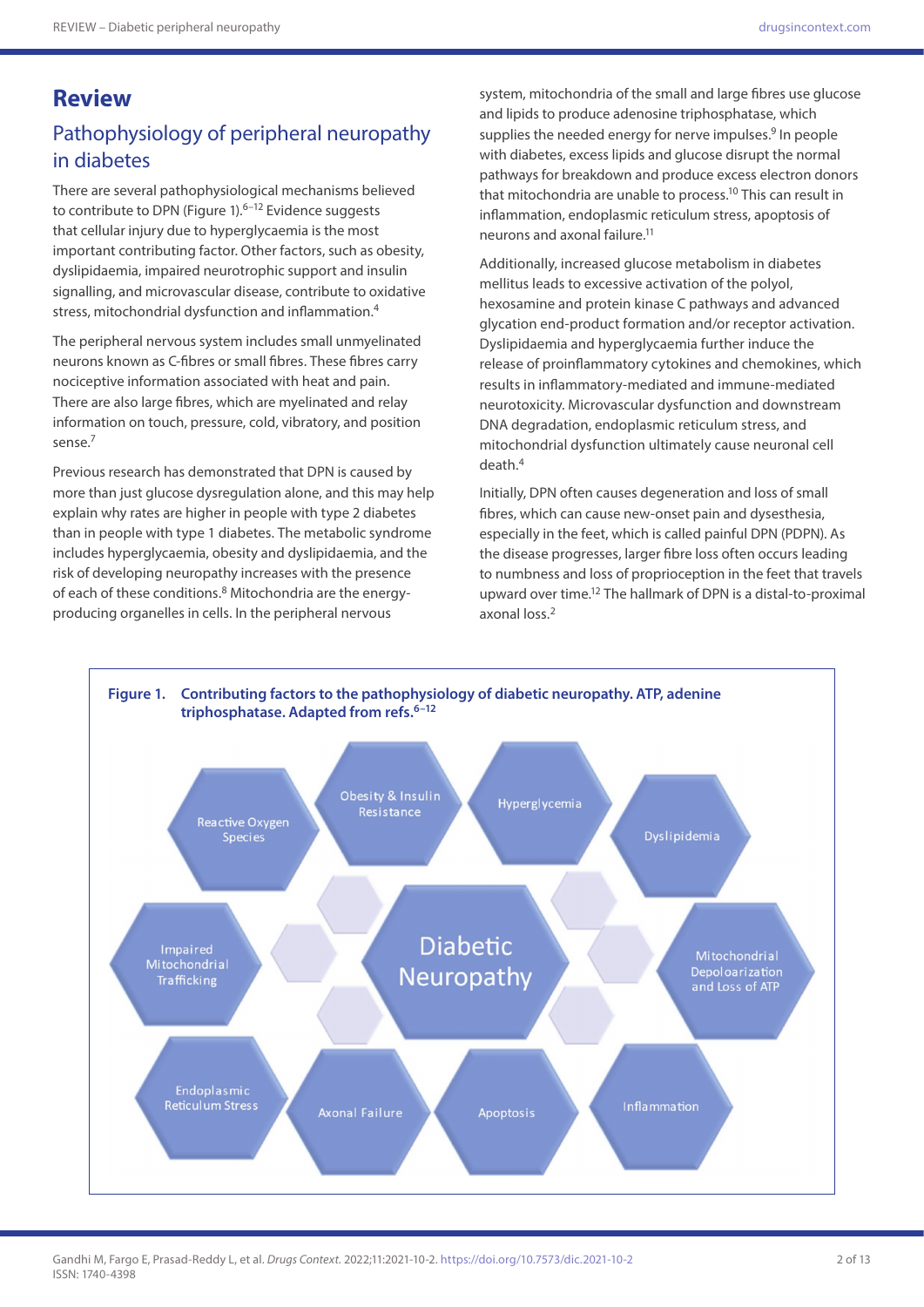## Clinical presentation

The clinical presentation of DPN varies.<sup>13</sup> It is estimated that only 25–30% of people with DPN experience pain $14$  and up to 50% of people may be completely asymptomatic.15 People with painful DPN may experience a range of symptoms, including a tingling sensation, numbness, allodynia, and stabbing pain in the feet or hands.<sup>16</sup> The hallmark clinical features of DPN are the progressive damage of large and small nerve fibres. In DPN, this process usually occurs in a specific symmetrical, distal-toproximal pattern, starting at the tip of the toes and progressing proximally. Specific symptoms will vary depending on whether large *versus* small fibres are affected. The small fibres tend to produce burning, electric shocks, stabbing, hyperalgesia and allodynia whilst the large fibres cause numbness, tingling and poor balance.3 These symptoms may often be exacerbated at night, which can disrupt sleep.6

Lower extremity sensory loss puts people with DPN at higher risk of foot and leg injury, ulcers, and infections, which in turn, increases the risk of amputation for people with DPN. $3$  Those without pain are particularly at risk for foot infections and ulcers due to the lack of sensation and pain.13

Altered proprioception can result in imbalance that increases the risk of falls for people with DPN. In fact, people with DPN are two to three times more likely to fall than people with diabetes who do not have peripheral neuropathy.14 As DPN progresses, it can affect the quality of life and the ability to perform daily activities.

## Screening and diagnosis

Early identification of DPN in clinical practice allows for optimal therapeutic management to minimize disease progression and complications, including foot ulcerations and amputations.17 Therefore, it is imperative to screen people with diabetes for DPN to ensure optimal treatment options for the management of DPN.

The American Diabetes Association (ADA) recommends annual screening for DPN when people are first diagnosed with type 2 diabetes or 5 years after a diagnosis of type 1 diabetes and at least annually thereafter.<sup>18</sup>

DPN is a diagnosis of exclusion.18 The gold standard for identifying people with DPN is through a series of simple clinical tests in the clinical setting that assess small-fibre and large-fibre functions.15 Symptoms of small-fibre dysfunction are typically characterized by pain, burning, or tingling sensations and usually present early in DPN progression. Pinprick and temperature sensation tests are quick and easy tools to assess small-fibre function.15 Large-fibre dysfunction symptoms often include numbness and loss of protective sensation and are generally assessed via 10-g monofilament or vibration perception tests.18 These tests can help identify which people may be more at risk for foot ulcerations and amputations. There are numerous alternative methods that have been

used to assess DPN such as corneal confocal microscopy and quantification of intraepidermal nerve fibre density; however, these tests are not commonly utilized in clinical practice.<sup>19,20</sup>

## Prevention and treatment

Tight glycaemic control and metabolic risk factor management is the cornerstone of DPN prevention.<sup>15</sup> However, there is limited evidence supporting the efficacy of glycaemic and metabolic in reducing the symptoms and complications of DPN, including pain, once DPN develops.18 Pharmacotherapy can be employed to manage DPN symptoms (primarily pain), although non-pharmacological interventions, including counselling, exercise and radiofrequency devices, have also shown some potential.<sup>21</sup> Foot care is also important in managing the ulceration and infection complications associated with DPN. $3$  In clinical trials, employing multidisciplinary care that includes pharmacological and non-pharmacological interventions has been shown to significantly decrease pain and improve overall functioning.<sup>22</sup> Unfortunately, despite a multidisciplinary approach, effective treatment of neuropathic pain continues to be challenging. $23$ It is estimated that only 10–25% of people treated with the currently available pharmacological therapies will attain a clinically meaningful response in pain control compared to placebo, which is typically defined as at least a 50% reduction in pain intensity.<sup>23</sup> Unfortunately, undertreatment, underdiagnosis and mismanagement of DPN are well documented in the literature.<sup>24,25</sup>

In 2017, the ADA published a position statement that guides clinicians on the optimal approaches to the prevention and management of DPN.18 These approaches are reiterated in the ADA 2022 Standards of Care.15 Figure 2 outlines the ADA's treatment algorithm for DPN. In the following sections, we discuss the core components of DPN prevention and management, including management of glycaemia and other metabolic factors, pharmacological treatment options, foot care, and lifestyle modifications.

## Management of glycaemia and other metabolic risk factors

Tight glycaemic management is key to preventing or slowing the progression of DPN in type 1 diabetes and can moderately slow the progression of DPN in type 2 diabetes.<sup>15</sup> A Cochrane Database review assessed the evidence for tight glycaemic control in the prevention of DPN in type 1 and type 2 diabetes.26 Based on two studies with 1228 participants, enhanced glucose control (measured by A1c) was associated with a significant reduction in the risk of developing DPN in type 1 diabetes (annualized RD -1.84%).<sup>26</sup> However, based on four studies involving 6669 participants, there was a non-significant association between enhanced glycaemic control and a reduction in the risk of developing DPN in type 2 diabetes (annualized RD –0.58%; *p*=0.06).26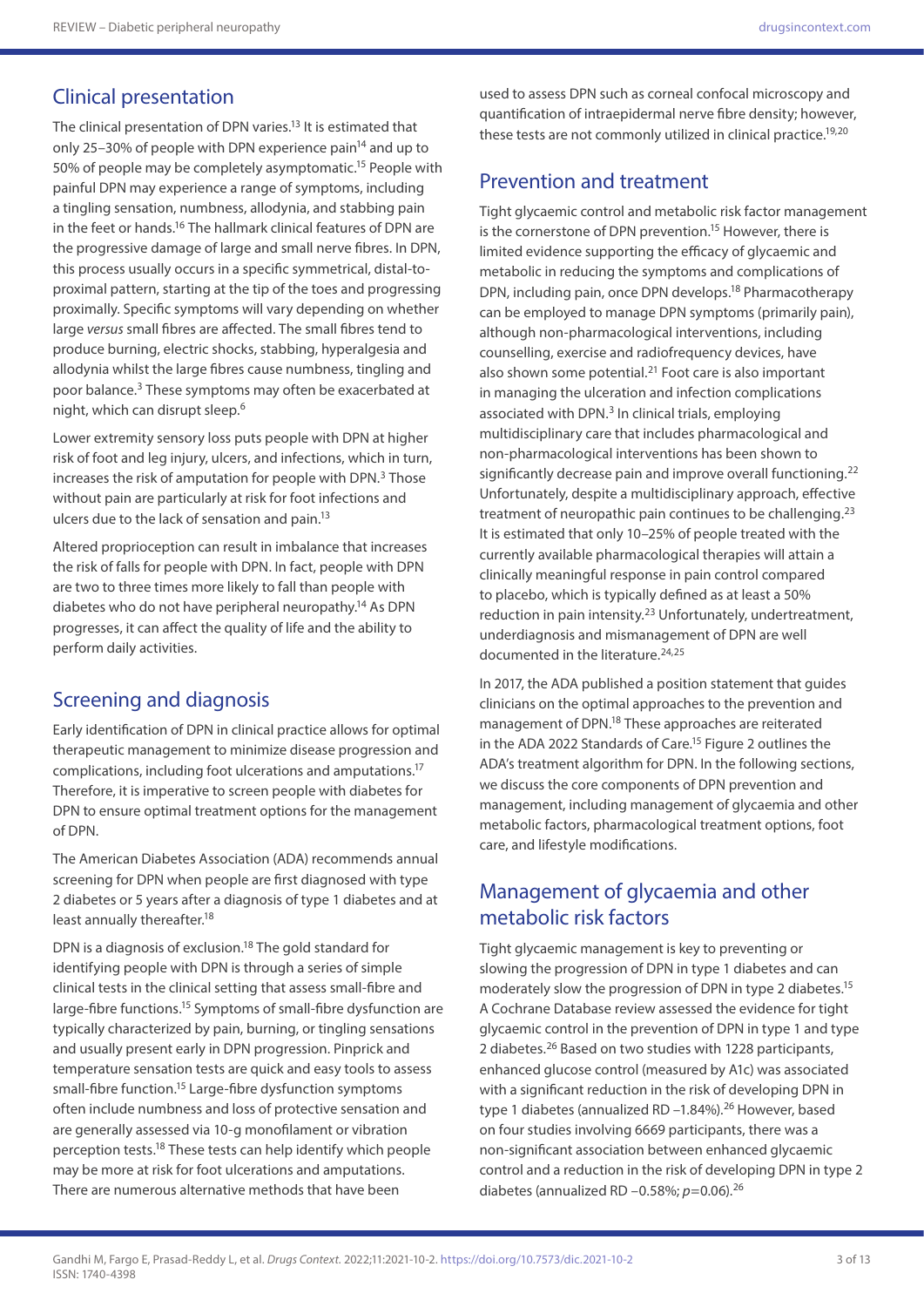

Although enhanced glycaemic control was associated with DPN risk reduction in type 1 diabetes and potentially associated with a DPN risk reduction in type 2 diabetes, the review also found that enhanced glycaemic control was associated with increased risks of severe hypoglycaemia episodes in both type 1 and type 2 diabetes. The authors noted that this risk 'needs to be taken into account when evaluating its risk/benefit ratio<sup>'.26</sup>

To address these concerns surrounding hypoglycaemia, the novel metric 'time in range' might be a suitable supplemental glycaemic metric to evaluate and address the risk of developing DPN. Time in range is a measure of the percentage of readings and time spent within a target glucose range. In general adult type 1 and type 2 populations, 70–180 mg/dL is the consensus target range.27,28 Time in range is most accurately measured via continuous glucose monitoring but can also be expressed as 'results in range' or 'fingerstick-derived time in range' based

on blood glucose monitoring data.27 The benefits of time in range relative to A1c are well documented. In particular, time in range is valuable because it does not conflate increased hypoglycaemia with improved glycaemic control, as can be the case with A1c. In 2019, an international consensus was reached on the targets for time in range (>70% of time) as well as for time below range (<4% of time) and time above range (<25% of time).<sup>28</sup> Table 1 includes the full list of consensus targets. Using these time in range targets, effective and safe glucose control can be achieved by increasing time in range and reducing time below range.<sup>28</sup>

Two studies validate the correlation between time in range and DPN in type 2 diabetes. Using two 6-day periods of out-patient continuous glucose monitoring data from 105 participants with type 2 diabetes on insulin or sulfonylurea, Mayeda et al. found that the prevalence and severity of DPN were inversely correlated with time in range: with every 10% decrease in time in range, there was a 25% higher risk of DPN, independent of age, sex or race.<sup>29</sup> The study also validated the goal for 70% time in range: 74% of those who did not achieve the target had DPN whilst only 43% of those achieving the target had DPN. Similar trends were seen when stratified by chronic kidney disease (CKD) status. Notably, the researchers found no association between DPN and A1c, in line with previous mixed data on the correlation between A1c and DPN risk in type 2 diabetes. In the second study, using 3 days of in-patient sevenpoint fingerstick-derived time in range data (*n*=1296 patients with type 2 diabetes), Sheng et al. found that a time in range value below 70% is a significant risk factor for developing DPN in people with type 2 diabetes, further validating the 70% standardized target for time in range.<sup>30</sup> Whilst future studies are necessary to correlate time in range with DPN risk in type 1 diabetes and larger studies in type 2 diabetes might be needed, these early findings suggest that time in range may be effectively used to reduce the risk of DPN without the risk of increased severe hypoglycaemia.

Whilst glycaemic control is important in preventing or slowing DPN, other metabolic factors must also be addressed to prevent or slow the progression of DPN, particularly in those with type 2 diabetes. The pathogenesis of DPN in type 1 and type 2 diabetes is intrinsically different, and those with type 2 diabetes have a greater response to interventions aimed at improving metabolic syndrome rather than just focusing on hyperglycaemia. $31$  A study by Callaghan et al. demonstrated that symptomatic DPN is more common in people with metabolic syndrome independent of glycaemic status and suggested that a larger waist circumference and lower HDL levels were associated with DPN.<sup>32</sup> Research shows that dyslipidaemia can cause oxidative and inflammatory stress that damages nerves and can contribute to disease progression.<sup>33</sup> One study reported that elevated triglyceride levels can increase nerve damage independent of diabetes disease duration, age, diabetes, control or other variables.<sup>34</sup> Therefore, managing hyperlipidaemia and overweight/obesity in addition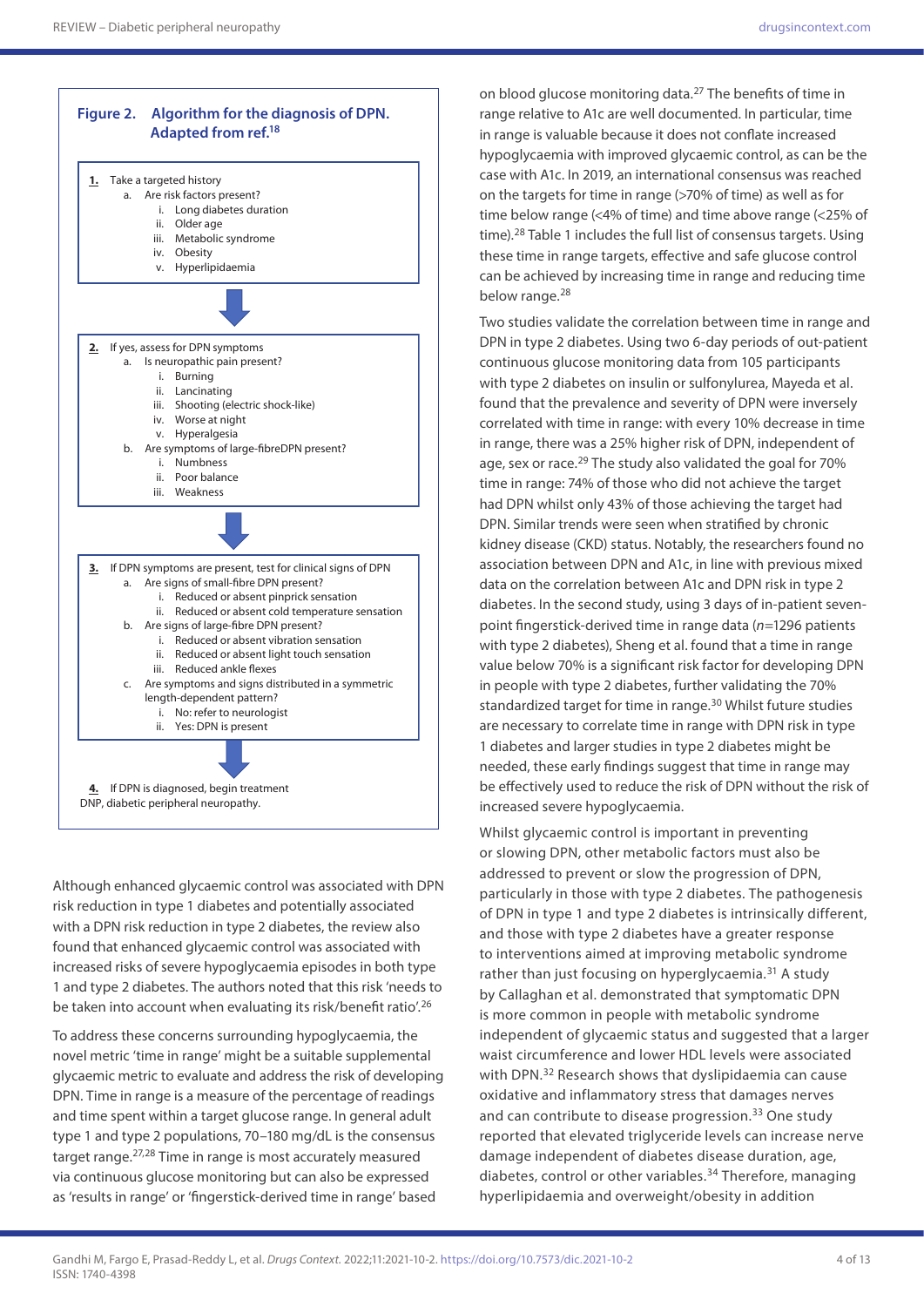**Table 1. Glycaemic goals for non-pregnant** 

| Parameter                                                   | <b>Target</b>                        |
|-------------------------------------------------------------|--------------------------------------|
| A <sub>1</sub> C                                            | <7.0% (53 mmol/mol                   |
| <b>Standard</b>                                             |                                      |
| Preprandial capillary plasma<br>glucose                     | 80–130 mg/dL<br>$(4.4 - 7.2$ mmol/L) |
| Peak postprandial capillary<br>plasma glucose               | <180 mg/dL (10.0<br>mmol/L)          |
| 14-day percent sensor time                                  |                                      |
| Glycaemic variability<br>(% coefficient of variation)       | $\leq 36\%$                          |
| TAR: % of readings and<br>time $>250$ mg/dL                 | <5%                                  |
| TAR: % of readings and<br>time 181-250 mg/dL                | $<$ 25%                              |
| TIR: % of readings and<br>time 70-180 mg/dL                 | $>70\%$                              |
| TBR: % of readings and time<br>54-69 mg/dL (3.0-3.8 mmol/L) | $<$ 4%                               |
| TBR: % of readings and time<br><54 mg/dL (<3.0 mmol/L)      | $< 1\%$                              |

TAR, time above range; TBR, time below range; TIR, time in range.

to hyperglycaemia is important to the prevention and management of DPN.

Although addressing these risk factors is important to preventing and slowing the progression of DPN, there is limited evidence available to show that improved glycaemic and metabolic management reduces the symptoms and complications of DPN, including pain.2 It is also worth noting that, as Freeman et al. stated in 2009, 'not all neuropathy in diabetes is of diabetic aetiology', and it is important to attend to the other risk factors for peripheral neuropathy in people with diabetes, including kidney health, alcohol abuse and vitamin B12 deficiency.35

## Pharmacological treatment options

Several medications have been investigated for use in the management of DPN, including antidepressants, anticonvulsants, topical treatments and opioids. Most of these pharmacological agents address the pain sometimes associated with DPN although some may also improve motor function and paraesthesia. In the United States, four agents are currently approved by the FDA for the management of neuropathic pain: duloxetine and pregabalin, both of which are considered firstline options, and tapentadol and 8% capsaicin; all other agents are utilized off-label.<sup>18</sup> Box 1 lists the agents that are used for DPN. There is a paucity of data on the comparative efficacy of

| Box 1. Oral pharmacological agents for the<br>management of diabetic peripheral<br>neuropathy. <sup>18,21</sup> |
|-----------------------------------------------------------------------------------------------------------------|
| Anticonvulsants                                                                                                 |
| Pregabalin<br>$\circ$                                                                                           |
| Gabapentin<br>$\circ$                                                                                           |
| <b>Tricyclic Antidepressants</b>                                                                                |
| Nortriptyline<br>$\circ$                                                                                        |
| Amitriptyline<br>$\circ$                                                                                        |
| o Desipramine                                                                                                   |
| Imipramine<br>$\circ$                                                                                           |
| Serotonin-norepinephrine reuptake inhibitors                                                                    |
| $\circ$ Desvenlafaxine                                                                                          |
| Duloxetine<br>$\Omega$                                                                                          |
| $\circ$ Venlafaxine                                                                                             |
| Tramadol                                                                                                        |
| Tapentadol                                                                                                      |
| Opioid agonists                                                                                                 |
| o Oxycodone                                                                                                     |
| $\circ$ Methadone                                                                                               |

these agents, and instead much of the data on these agents are based upon anecdotal use or placebo-controlled trials.

The ADA neuropathy algorithm recommends three classes of agents as first-line agents, including the anticonvulsants pregabalin and gabapentin, the serotonin-norepinephrine reuptake inhibitors (SNRIs) duloxetine and venlafaxine, and secondary amine tricyclic antidepressants (TCAs) nortriptyline and desipramine.<sup>18</sup> Although the FDA approved tapentadol as a treatment for DPN, it is associated with opioid-like adverse effects and mixed efficacy support, so it is not considered a first-line agent.<sup>21</sup> All of these medications have unique pharmacological, safety and clinical profiles, and agent selection should be guided by the presence of comorbidities, potential for adverse effects, drug interactions and costs.<sup>18</sup> If there is a lack of pain control after an adequate trial of an agent (typically considered 3–8 weeks), another first-line or secondline option can be trialled.<sup>18,21</sup>

#### **Anticonvulsants**

Pregabalin and gabapentin are both anticonvulsants that exert their mechanism in neuropathic pain by binding to the calcium channel-α2 subunit and ultimately inhibiting neurotransmitter release, thereby reducing excitatory cells.21,36 Whilst pregabalin has an FDA indication for the management of PDPN, gabapentin is only approved for postherpetic neuralgia in the United States.<sup>18</sup> Nonetheless, both agents are frequently used for PDPN management in clinical practice.

Both agents have been evaluated in Cochrane reviews and have demonstrated efficacy in reducing the intensity of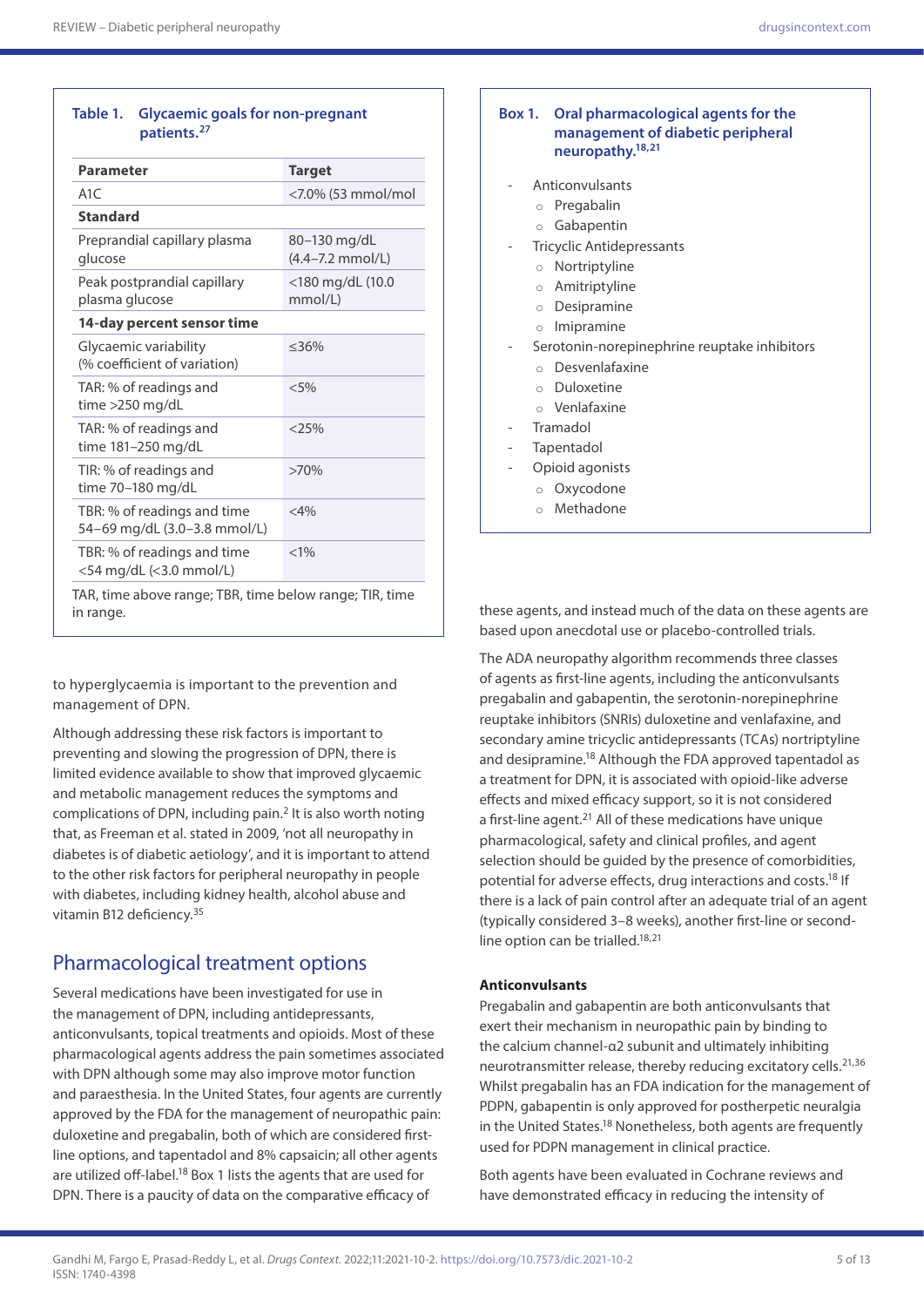neuropathic pain. A Cochrane review of pregabalin was conducted in 2018 to determine the analgesic efficacy and adverse effect profiles of pregabalin when utilized for the management of neuropathic pain.37 Forty-five studies of almost 12,000 participants were included. When utilized for PDPN, more participants treated with both doses of pregabalin (300 and 600 mg) had at least a 30% pain intensity reduction when compared to placebo (number needed to treat [NNT] 22 with 300 mg and NNT 9.6 with 600 mg). When assessed for a 50% pain intensity reduction, more participants treated with pregabalin achieved pain control compared to those treated with placebo (NNT 22 and 7.8 for 300 and 600 mg, respectively). Common adverse effects included somnolence and dizziness and occurred to a higher degree in participants treated with pregabalin over placebo. This study demonstrated that pregabalin provides a safe and effective method for pain reduction in DPN.37 Similarly, a Cochrane review was also conducted on the effectiveness of gabapentin in a variety of neuropathic pain syndromes.<sup>38</sup> The review included 37 studies with almost 6000 participants who were followed for 4–12 weeks. More participants treated with gabapentin (38%) reported a substantial reduction in their pain of at least 50% when compared to placebo (23%) with an NNT of 6.6 (RR 1.7, 95% CI 1.4–2.0). When assessing for moderate benefit of at least a 30% reduction in baseline pain, over 52% of participants treated with gabapentin reported control, in comparison to 37% treated with placebo (RR 1.4, 95% CI 1.3–1.6; NNT 6.6 (4.9–9.9)). The most common adverse effects associated with gabapentin usage were as expected and included dizziness, somnolence, peripheral oedema and gait disturbances.

Clinicians must be cognizant of dosing considerations for both gabapentin and pregabalin. Both agents undergo renal excretion and thus must be dose adjusted. Initial doses of pregabalin begin at 25 mg daily titrated to a goal dose of 600 mg daily, whilst gabapentin is typically initiated at a dose of 100–300 mg daily, with a maximum dose of 3600 mg daily.18 Whilst it is unknown if there is a doserelated response with doses >1800 mg daily of gabapentin, it is suspected that doses less than 1200 mg daily are more likely to be ineffective for DPN. Therefore, clinicians must overcome clinical inertia and titrate doses appropriately to ensure proper pain relief.<sup>38</sup>

## **Antidepressants**

Antidepressants were amongst the first pharmacotherapeutic agents utilized to treat neuropathic pain. Of the many classes that have been tried, SNRIs and TCAs appear to be effective, whilst selective serotonin reuptake inhibitors appear to be ineffective agents for nociceptive pain.

### *Tricyclic antidepressants*

Although no TCA has an FDA indication for neuropathic pain, they are frequently prescribed for DPN.<sup>39</sup> All TCAs have been shown to be effective at reducing intensity of neuropathic

pain although, clinically, amitriptyline is most often utilized.<sup>18</sup> TCAs have numerous mechanisms through which they exert their effects in neuropathic pain. However, their largest impact is believed to be through the inhibition of serotonin and noradrenaline, which ultimately affects descending neuron activity.<sup>18,21</sup> TCAs are also known to interact with other neurotransmitters and receptors, including histamine, adrenaline, acetylcholine, NMDA and GABA, which may be responsible for both their pain-modulating effects and side effect profile.40 Several studies have been conducted analysing the benefit of TCAs on neuropathic pain. In a meta-analysis that evaluated TCAs and their effectiveness in neuropathic pain in 18 placebo-controlled trials, the use of TCAs was associated with a moderate benefit.<sup>41</sup> The NNT to witness a treatment benefit with TCAs was 3.6 (3.0–4.4), whilst the number needed to harm was 13.4 (9.3–24.4). Interestingly, separate Cochrane reviews performed on amitriptyline, desipramine, nortriptyline and imipramine have found little evidence to support a benefit in neuropathic pain; however, there also was no strong evidence in any of these reviews of a lack of treatment benefit.42–45

The pain-relieving effects of TCAs can be observed within just a few days, significantly faster compared to their clinical effects when utilized for depression treatment.<sup>39</sup> Furthermore, doses required for the management of neuropathy are significantly smaller than those needed for the management of depression, with effective pain modulation occurring at 20–30% of the dose needed for the antidepressant effect.<sup>21</sup>

Although secondary amines (nortriptyline and desipramine) have improved tolerability when compared to tertiary amines (amitriptyline and imipramine), the adverse effect profile of all TCAs continues to limit their use.<sup>18</sup> TCAs are associated with an increased risk of anticholinergic effects, including urinary retention, constipation, glaucoma, dry mouth, orthostatic hypotension and, most concerning, cardiotoxicity.<sup>18,46</sup> Clinician discretion should be utilized when initiating these agents for those who are elderly or in those with a history of cardiac disease.18

## *Serotonin-norepinephrine reuptake inhibitors*

SNRIs exert their effects in DPN by inhibiting reuptake of serotonin and norepinephrine, thereby enhancing descending inhibition and modulating pain control.<sup>21</sup> Of the available SNRIs, duloxetine has the greatest level of evidence supporting its use for DPN and is currently FDA approved although venlafaxine is also used in the clinical setting.<sup>18</sup> In a Cochrane review of eight studies, doses of duloxetine 60–120 mg daily were shown to be effective in reducing pain intensity.<sup>47</sup> Duloxetine dosed at 60 mg daily was associated with a risk ratio (RR) for ≥50% pain reduction at 12 weeks of 1.73 (95% CI 1.44–2.08), with an NNT of 5. Concerning adverse effects include insomnia, hypertension and cardiac toxicity.<sup>4</sup> Like TCAs, adverse effect profiles may be more troublesome in the elderly; thus, clinician discretion is encouraged.18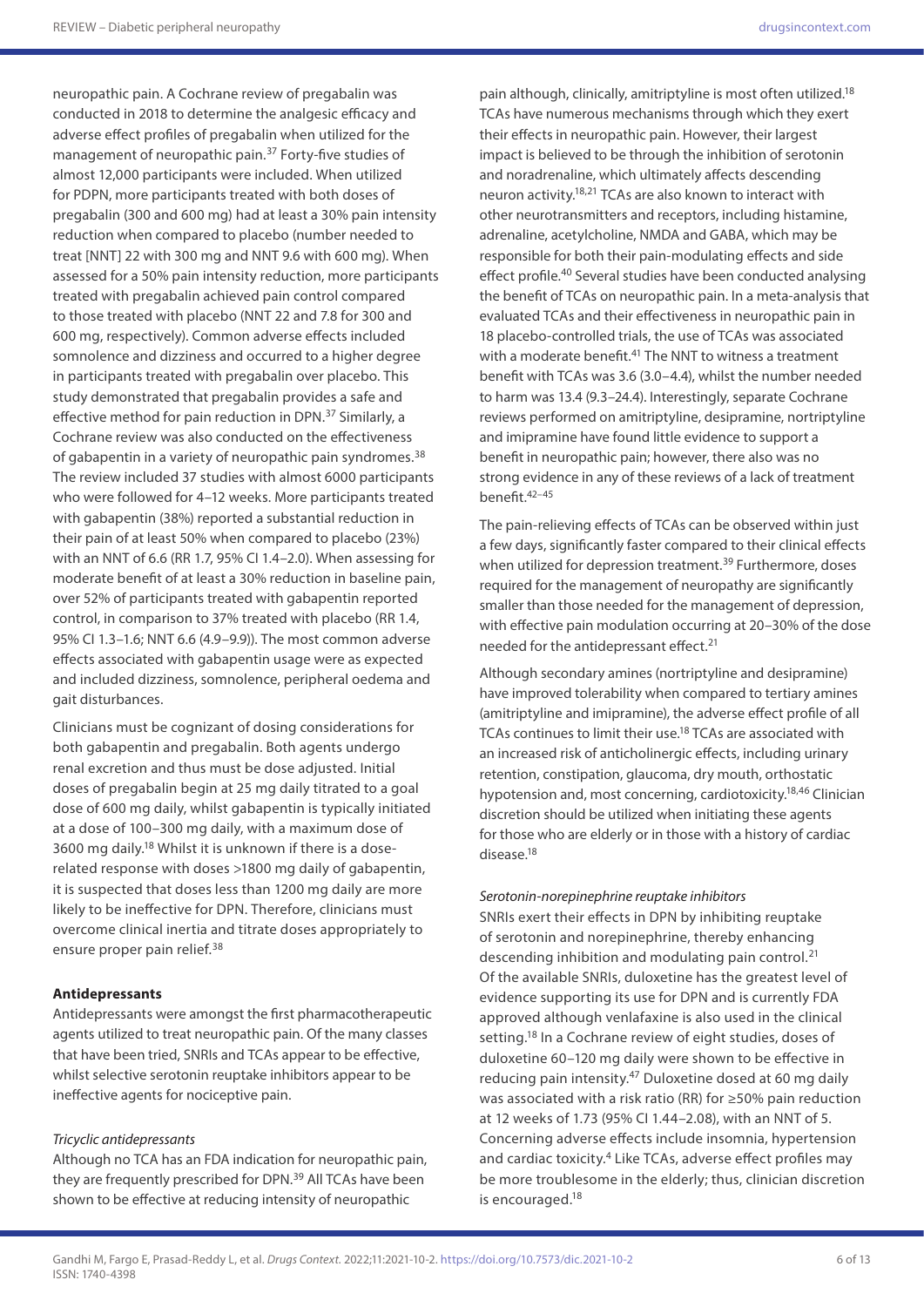### **Tapentadol and other agents**

Several other anticonvulsants, antidepressants and analgesics have been studied for DPN with varying results.<sup>48</sup> For people who do not obtain adequate relief from a first-line agent, consideration can be given to tapentadol, which does possess an FDA indication for DPN, or tramadol.<sup>18</sup> The ADA endorses tapentadol as an alternative in people who do not achieve pain control with first-line options, although its clinical efficacy is questionable, and data appear to be conflicting on its therapeutic benefit. Tapentadol is a central-acting opioid agonist that exhibits inhibition of norepinephrine. Coupled with the high risk of opioid-like adverse effects, its use should be reserved as a second-line or even third-line option.<sup>21</sup> Similarly, tramadol exhibits a multimodal mechanism of action, including agonism at the opioid µ-receptor, inhibition of serotonin and norepinephrine reuptake and, in some reports, antagonism at the NMDA receptor.<sup>21</sup> It has been shown to be effective in the treatment of DPN, although the same opioid-like adverse effects limit its use. Lastly, whilst some opioid agonists, like oxycodone and methadone, have shown moderate efficacy in clinical trials for DPN, their concerns about long-term safety and sustained efficacy limit their overall use for DPN.18,21

## **Combination therapy**

Many people with painful DPN will not achieve adequate pain control with a single first-line agent.21 In fact, almost 90% of people with painful DPN will require multiple medications to achieve pain control.<sup>49</sup> The ADA endorses a combination approach utilizing combinations of first-line medications for people requiring intensification of pain control, although there is a paucity of data on the best combination regimen to initiate.<sup>18</sup>

## **Topical therapies**

Topical therapies may be considered in people with DPN who do not respond to first-line oral agents or as add-on therapies. Most of the evidence is for capsaicin and lidocaine although there is some literature suggesting clonidine and isosorbide dinitrate may have some symptomatic benefit in reducing neuropathic pain in people with diabetes. A list of topical agents for DPN is provided in Box 2.

## *Capsaicin*

The evidence supporting use of topical capsaicin products is mixed. A Cochrane review from 2012 found that applying capsaicin 0.075% cream for ≥6 weeks may reduce neuropathic pain but is poorly tolerated.50 Another systematic review of 2017 concluded that capsaicin 0.075% cream might not reduce pain in people with DPN.<sup>51</sup> There are various formulations of capsaicin such as creams, lotions, gels and liquids. These products are typically applied up to four times daily and are recommended for scheduled use rather than on an as-needed basis. Side effects, including a burning sensation to the skin that can be exacerbated by hot

## **Box 2. Topical agents for the management of diabetic peripheral neuropathy.**

- **Capsaicin**
- Lidocaine
- Clonidine gel
- Isosorbide dinitrate spray

weather or contact with warm or hot water, often limit capsaicin use.

In 2020, the FDA approved a high concentration topical capsaicin patch for the treatment of neuropathic pain associated with DPN of the feet in adults. This patch, known as Qutenza®, is only to be administered by a healthcare professional under close supervision of a physician in a well-ventilated treatment area due to the risk of unintended exposure causing severe irritation to the eyes, mucus membranes, respiratory tract and skin.42 Clinical trial results demonstrated a change in average pain from baseline of –22% *versus* –30% for placebo *versus* Qutenza®, respectively, when used for 12 weeks.<sup>52</sup>

### *Lidocaine*

The 2012 American Academy of Neurology guideline on the treatment of painful DPN stated that lidocaine 5% patches may possibly be effective for reducing neuropathic pain based on the findings of several studies that showed they improved pain scores by 20–30% from baseline.<sup>53,54</sup> One to three lidocaine patches can be applied topically once daily and left on for up to 12 hours per 24-hour period.<sup>53</sup> A separate trial demonstrated that a lidocaine 5% plaster of one application daily for 4 weeks may work as well as systemic pregabalin to reduce pain and is associated with fewer side effects.<sup>54</sup> Topical lidocaine patches are generally considered to be very safe and well tolerated.<sup>41</sup>

### *Clonidine*

A 2013 randomized controlled trial evaluated the use of 0.1% topical clonidine gel compared to placebo after sensitization with topical capsaicin.<sup>55</sup> The study was designed based on the knowledge that α2-receptors are present on nociceptors in the epidermis and may play a role in pain transmission.<sup>56</sup> Results showed a trend towards decreased foot pain with the clonidine group although the findings were not statistically significant. There is currently no topical clonidine gel available in the United States market. The American Academy of Neurology guideline does not recommend clonidine for the treatment of DPN.57 There has been limited research on clonidine for the treatment of DPN; however, there is currently a clinical trial underway evaluating the effect of topical clonidine combined with pentoxifylline on post-traumatic neuropathic pain, and thus perhaps new information will come forth in the future.<sup>58</sup>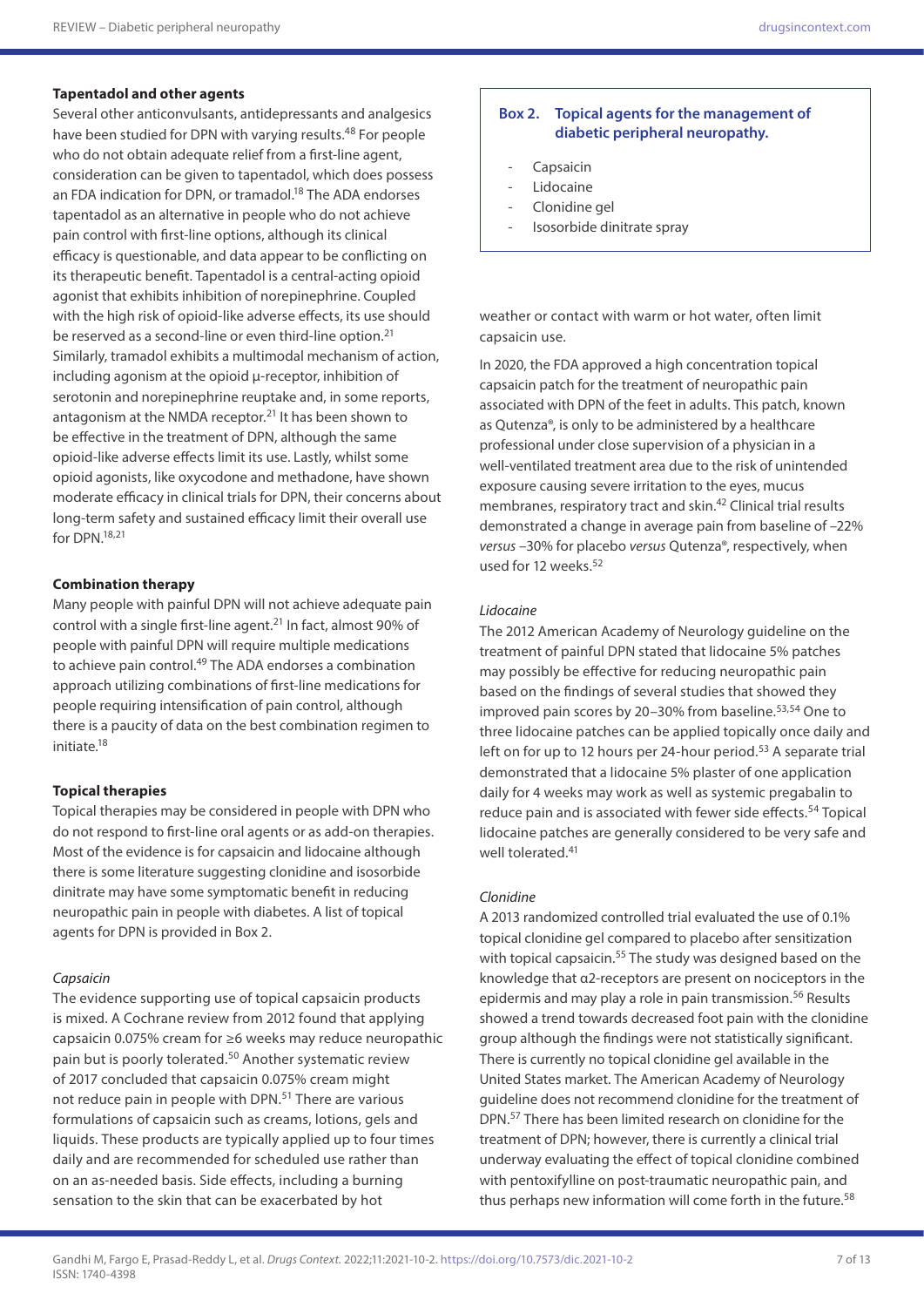### *Isosorbide dinitrate*

In 2002, a pilot study was performed to test isosorbide dinitrate in spray form in the management of DPN.<sup>59</sup> The researchers hypothesized that the vasodilating properties of isosorbide dinitrate could aid in pain management based on previous data suggesting the presence of impaired nitric oxide generation in the pathogenesis of DPN. Results of the study were statistically significant and showed that isosorbide dinitrate spray reduced overall neuropathic pain and burning sensation. The findings support the need for further research; however, there is currently no FDA-approved isosorbide dinitrate spray available in the United States market.

#### **Dietary supplements**

#### *Alpha-lipoic acid*

Alpha-lipoic acid (ALA) is an antioxidant that may improve neuropathic pain from DPN by reducing oxidative stress in the body, thereby improving the underlying pathophysiology of neuropathy. In a randomized control trial, oral ALA 600 mg daily for 4 years was superior to placebo in improving and preventing the progression of DPN.<sup>60</sup>

#### *Acetyl-l-carnitine*

Many people with diabetes are deficient in a form of amino acid known as acetyl-L-carnitine (ALC).<sup>61</sup> ALC is involved with different cellular processes that can result in neuroprotective effects and neurotrophic effects in the peripheral nervous system.62 A meta-analysis from 2005 evaluated two studies testing the impacts of ALC 500 mg three times daily and 1000 mg three times daily on DPN. Results of the study demonstrated that supplementation with ALC was effective in reducing pain and improving nerve fibre regeneration in people with DPN. However, a Cochrane review from 2019 concluded that, based on paucity of data and low quality of evidence, there is still great uncertainty on whether ALC results in pain reduction or is safe to use.<sup>63</sup>

#### *Coenzyme Q-10*

Ubiquinone (coenzyme Q-10) is important in cellular function and undergoes different metabolic processes that are redistributed into lipoproteins, possibly protecting them from oxidation.64,65 Because a major aetiology of DPN is oxidative stress, a 2012 study sought to evaluate the impact of coenzyme Q-10 on people with DPN.<sup>66</sup> Participants were randomized to 400 mg of ubiquinone or placebo daily for 12 weeks. Results of the study showed improved nerve conduction parameters and reduced oxidative stress with the ubiquinone study group; however, pain reduction was not assessed. Additional studies are needed to evaluate the impact of ubiquinone on pain reduction for DPN.

#### *B vitamins*

Even though vitamin B is often recommended, evidence is inconsistent regarding its benefit in the treatment of DPN.

A 2008 Cochrane review assessed 13 studies involving 741 participants with alcoholic neuropathy or DPN.67 Overall, it was determined that evidence is insufficient to determine if vitamin B is efficacious, and further studies are warranted. Some evidence suggested that vitamin B was less effective than ALA for short-term improvement but it was noted that these studies had small sample sizes. A more recent study sought to assess the efficacy and safety of mecobalamin on peripheral neuropathy, but results show that only mecobalamin combination treatment was effective for improving nerve conduction velocities, although there was no clinical benefit for mecobalamin combination or monotherapy on pain scores or symptom outcomes.<sup>68</sup> Vitamin B is generally considered safe and well tolerated.

## Non-pharmacological treatment options

#### **Foot care**

As discussed earlier, lower extremity sensory loss puts people with DPN at higher risk of foot and leg injury, ulcers, and infections, which in turn increases the risk of amputation for people with DPN.2 The 2022 ADA Standards of Care recommends that people with diabetes with 'evidence of sensory loss or prior ulceration or amputation' have a comprehensive foot check at every provider visit, a recommendation that would apply to all people with DPN.15 The ADA also recommends that people with DPN who have lost foot sensation, who smoke, or who have a history of prior lower-extremity complications are referred to foot care specialists for preventative care and regular foot observation. Evidence also supports the efficacy of therapeutic footwear with pressure relief in preventing plantar foot ulcer recurrence or worsening. However, there is not enough evidence to support the use of therapeutic footwear as a preventative measure in people without a history of foot ulcers.<sup>69</sup> Based on this, the ADA recommends that people with severe DPN or a history of ulcers or amputations wear 'specialized therapeutic footwear' to prevent or limit the worsening of subsequent ulcers and infections.

#### **High-frequency spinal cord stimulation**

There is some evidence suggesting that high-frequency spinal cord stimulation (SCS) may be an effective and safe treatment for painful DPN. SCS is conducted via a small device implanted near the lower spine through a minimally invasive, non-pharmacological, reversible process.70 SCS is not a new pain treatment as it has been used as a safe and effective pain treatment for chronic pain for 50 years, including in back and leg pain in recent years.<sup>71</sup> However, it has only recently been studied for use in painful DPN. A small (*n*=7) post hoc study found that, after 12 months of 10 kHz SCS, 6 of 7 participants achieved >50% pain relief and had pain remission, and 5 of 7 saw improvements in sensory testing and/or reflexes.<sup>72</sup> Building on these preliminary results, a larger randomized controlled trial (*n*=187) compared standard DPN care to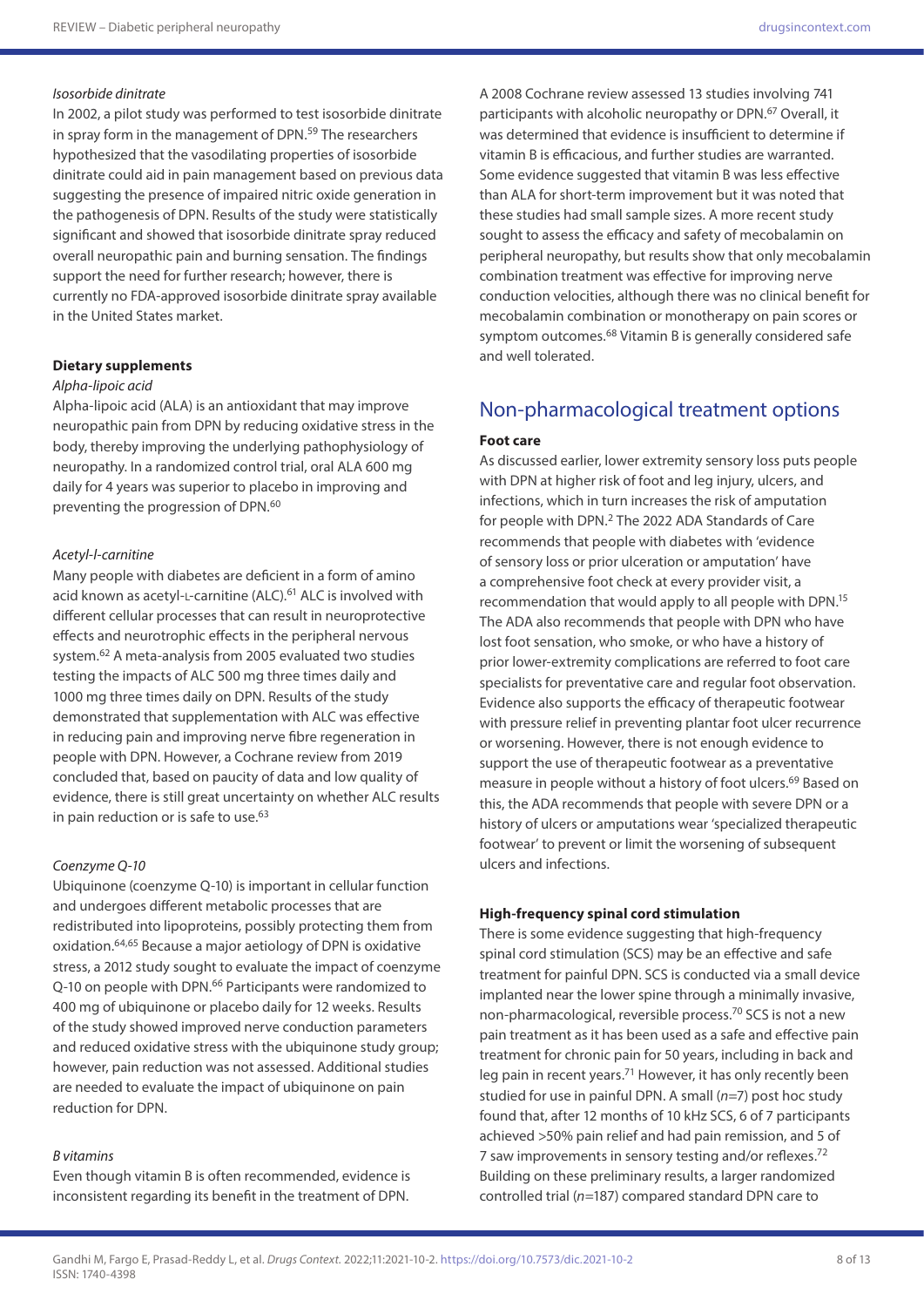standard care plus 10 kHz SCS.73 At 6 months, 79% of the 10 kHz SCS plus standard care arm achieved >50% pain reduction, compared to 5% of the standard care arm. Likewise, 62% of the 10-kHz SCS plus standard care arm saw improvements in motor, sensory or reflex testing, compared to 3% of the standard care arm. The 10-kHz SCS plus standard care arm also saw significant improvements in quality of life and impact of pain on sleep quality whilst the standard care arm saw worsening quality of life and a greater impact of pain on sleep quality at 6 months compared to baseline. Despite being only one study, which was industry sponsored, these results suggest that high-frequency SCS may be an effective treatment to address pain, sensory and motor symptoms. More research is needed to confirm the overall place in therapy for DPN.

### **Lifestyle modifications**

In addition to tight glucose management, lifestyle interventions are recommended to help prevent and delay the progression of DPN.15 There is no recommendation for a specific dietary plan that improves DPN as multiple eating patterns and approaches can be used to treat diabetes.<sup>15</sup> Several studies have shown benefit with moderate-intensity aerobic exercise and cognitive behavioural therapy (CBT).

#### *Exercise*

One study by a university-based physical therapy research clinic randomly assigned people with DPN to separate exercise groups.74 Both groups incorporated exercises for balance, flexibility, strengthening, and aerobic exercise and met three times a week for 12 weeks. One group's exercises were completed sitting or lying down (non-weight bearing) and the other group's exercises were completed standing or walking (weight bearing). Results of the study showed that the weight-bearing group had greater increases in 6-minute walk distance and daily step counts compared to participants in the non-weight-bearing exercise group. There was still benefit found in people in the non-weight-bearing group, suggesting that moderate-intensity exercise may improve symptoms of DPN. Another study conducted at the University of Utah reported nerve fibre regeneration in people who were enrolled in a 12-week exercise programme along with lifestyle

counselling compared to participants who only received lifestyle counselling.75 However, this study excluded people with symptomatic DPN. Therefore, it is unknown if exercise aids in nerve regeneration in people with symptomatic DPN.

#### *Cognitive behavioural therapy*

A Veterans Affairs medical centre conducted a non-blinded study that randomized 12 participants with painful DPN to receive CBT and 8 participants to usual care.<sup>76</sup> After 4 months, the CBT group reported reduced pain severity and pain interference whilst the non-CBT group showed no change. The study concluded that CBT may reduce pain severity and interference with activities of daily living in people with painful DPN.

# **Conclusion**

DPN is a fairly common complication in people with longstanding type 1 or type 2 diabetes. There are multiple proposed mechanisms of action. Tight glycaemic control and metabolic risk factor management is the cornerstone of DPN prevention.15 However, there is limited evidence supporting the efficacy of glycaemic and metabolic control in reducing the symptoms and complications of DPN, including pain, once PDPN develops.2 DPN treatments include pharmacological agents and non-pharmacological interventions such as foot care and lifestyle modifications. Pharmacological agents, including orals and topical agents, primarily address pain symptoms, which affect 25–35% of people with DPN. Lifestyle modifications along with other approaches like CBT have also shown benefit. In clinical trials, some people respond very well to therapies whilst others do not. This could be due to different mechanisms of pain, perceptions of pain, and risk factors, and these differences warrant further research and exploration. Even with the current treatment options, people with DPN are commonly prescribed less than the recommended dose of medications, leading to poor management for symptom reduction of PDPN and treatment discontinuation. By keeping up with the latest treatment algorithms and treatment options, healthcare professionals can improve the care for their patients with DPN.

# **Key practice points**

- All patients should be assessed for diabetic peripheral neuropathy (DPN) at diagnosis of type 2 diabetes and at least annually thereafter. People with type 1 diabetes should be assessed for DPN annually beginning 5 years after diagnosis.
- Optimize glycaemic management early on in diabetes diagnosis to prevent or delay the development of DPN. Particularly in type 2 diabetes, other metabolic risk factors (e.g. obesity, hyperlipidaemia) should be addressed. As larger waist circumference and lower HDL levels were associated with DPN, managing hyperlipidaemia and weight may be beneficial in DPN prevention.
- The goals for management of DPN include achieving glucose targets, reducing symptoms, improving quality of life and avoiding further complications (foot non-healing ulcerations and amputation).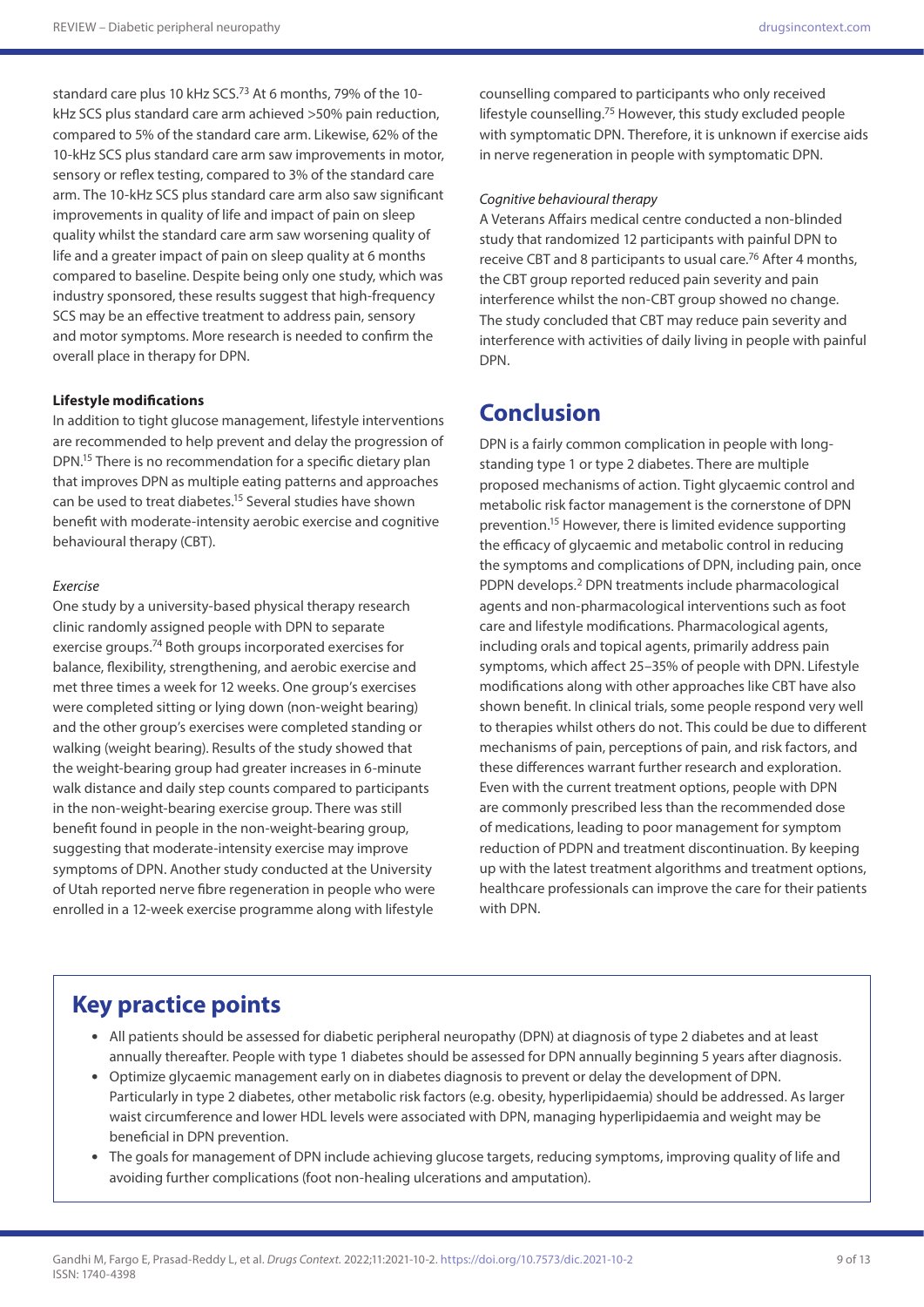- People with DPN should receive a comprehensive foot check at every provider visit. Those with severe DPN or a history of ulcers or amputation should be referred to foot-care specialists and may benefit from therapeutic footwear.
- For first-line symptomatic treatment of DPN, initiate pregabalin/gabapentin or duloxetine.
- Tricyclic antidepressants have shown effectiveness for DPN; however, their adverse effect profile limits their use.
- Whilst tapentadol does have an FDA indication for DPN, its questionable efficacy and concerning adverse effect profiles limit its clinical use and are therefore not considered a first-line option according to the American Diabetes Association.
- Opioids are associated with high risks of addiction; therefore, tramadol, methadone and oxycodone are not first-line or second-line medications used for the management of DPN.
- Topical agents, such as capsaicin or lidocaine, can be used in those patients who do not respond to first-line agents or as add-on therapy.
- There is overall more limited evidence regarding dietary supplements, yet alpha-lipoic acid may improve symptoms of DPN.

**Contributions:** MG, LPR, EF and DI contributed to the initial writing of the manuscript. MG organized references and edited content. KM edited and provided a significant addition to content based on reviewer feedback. DI provided the final round of edits. All named authors meet the International Committee of Medical Journal Editors (ICMJE) criteria for authorship for this article, take responsibility for the integrity of the work as a whole and have given their approval for this version to be published.

**Disclosure and potential conflicts of interest:** The authors declare that they have no conflicts of interest relevant to this manuscript. The International Committee of Medical Journal Editors (ICMJE) Potential Conflicts of Interests form for the authors is available for download at: <https://www.drugsincontext.com/wp-content/uploads/2022/05/dic.2021-10-2-COI.pdf>

Acknowledgements: We would like to recognize Kelly L Close for her support in producing this review, and for her continued efforts as a patient advocate for people with diabetes through Close Concerns, The diaTribe Foundation and dQ& A.

**Funding declaration:** There was no funding associated with the preparation of this article.

**Copyright:** Copyright © 2022 Gandhi M, Fargo E, Prasad-Reddy L, Mahoney KM, Isaacs D. Published by *Drugs in Context* under Creative Commons License Deed CC BY NC ND 4.0, which allows anyone to copy, distribute and transmit the article provided it is properly attributed in the manner specified below. No commercial use without permission.

**Correct attribution:** Copyright © 2022 Gandhi M, Fargo E, Prasad-Reddy L, Mahoney KM, Isaacs D. [https://doi.org/10.7573/dic.2021-10-2.](https://doi.org/10.7573/dic.2021-10-2) Published by *Drugs in Context* under Creative Commons License Deed CC BY NC ND 4.0.

**Article URL:** <https://www.drugsincontext.com/diabetes-how-to-manage-diabetic-peripheral-neuropathy>

**Correspondence:** Diana Isaacs, Cleveland Clinic, 9500 Euclid Avenue, Cleveland, Ohio, USA. Email: [isaacsd@ccf.org](mailto:isaacsd@ccf.org)

**Provenance:** Invited; externally peer reviewed.

**Submitted:** 1 October 2021; **Accepted:** 9 May 2022; **Publication date:** 14 June 2022.

*Drugs in Context* is published by BioExcel Publishing Ltd. Registered office: Plaza Building, Lee High Road, London, England, SE13 5PT.

BioExcel Publishing Limited is registered in England Number 10038393. VAT GB 252 7720 07.

For all manuscript and submissions enquiries, contact the Editorial office [editorial@drugsincontext.com](mailto:editorial@drugsincontext.com)

For all permissions, rights and reprints, contact David Hughes [david.hughes@bioexcelpublishing.com](mailto:david.hughes@bioexcelpublishing.com)

## **References**

- 1. Ogurtsova K, Guariguata L, Barengo NC, et al. IDF diabetes Atlas: global estimates of undiagnosed diabetes in adults for 2021. *Diabetes Res Clin Pract*. 2021;183:109118.<https://doi.org/10.1016/j.diabres.2021.109118>
- 2. Waldfogel JM, Nesbit SA, Dy SM, et al. Pharmacotherapy for diabetic peripheral neuropathy pain and quality of life: a systematic review [published correction appears in Neurology. 2017 Aug 22;89(8):875]. *Neurology*. 2017;88(20):1958–1967. <https://doi.org/10.1212/WNL.0000000000003882>
- 3. Feldman EL, Callaghan BC, Pop-Busui R, et al. Diabetic neuropathy. *Nat Rev Dis Primers*. 2019;5(1):41. <https://doi.org/10.1038/s41572-019-0092-1>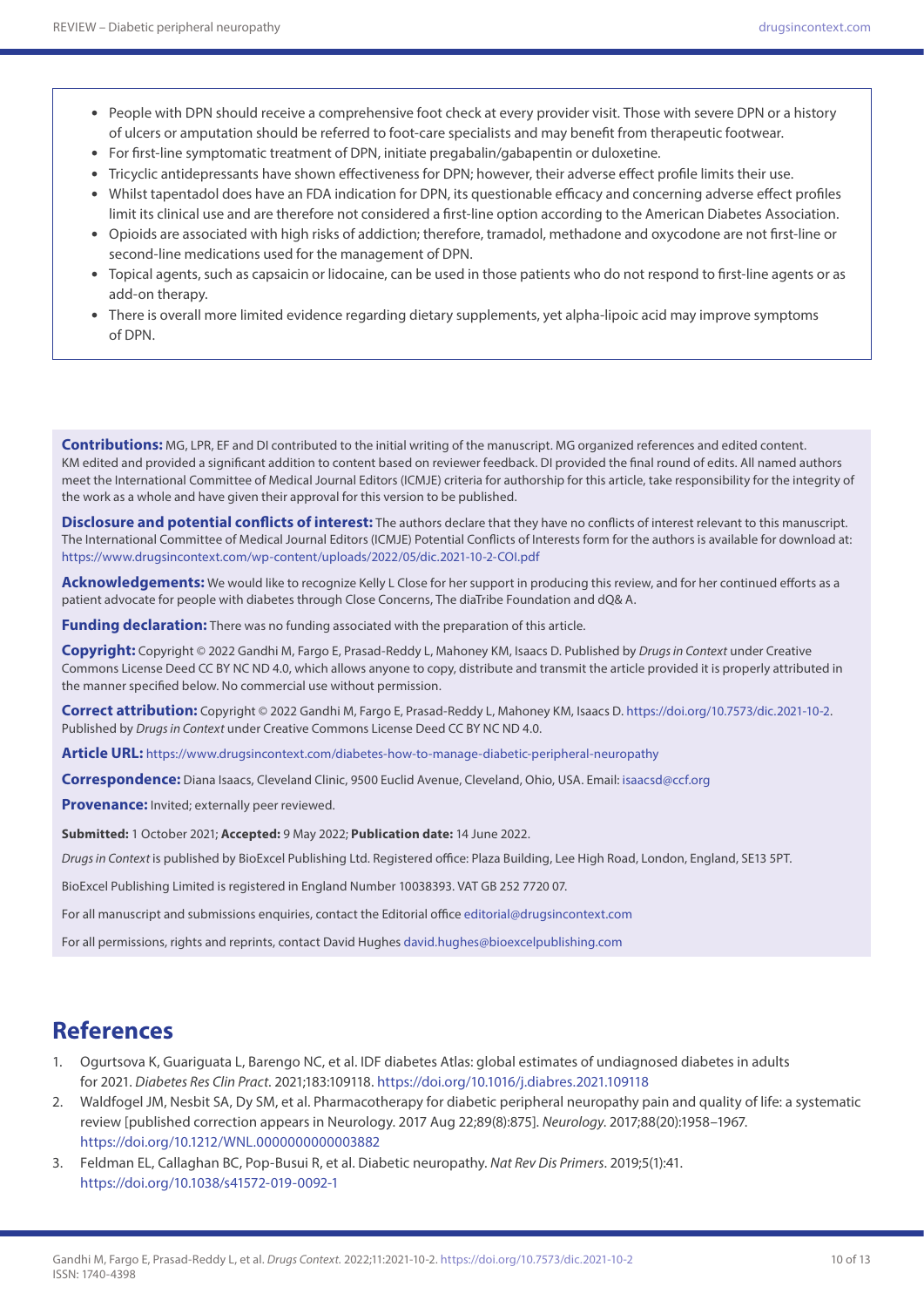- 4. Sloan G, Selvarajah D, Tesfaye S. Pathogenesis, diagnosis and clinical management of diabetic sensorimotor peripheral neuropathy. *Nat Rev Endocrinol*. 2021;17(7):400–420. <https://doi.org/10.1038/s41574-021-00496-z>
- 5. Yang M, Qian C, Liu Y. Suboptimal treatment of diabetic peripheral neuropathic pain in the United States. *Pain Med*. 2015;16(11):2075–2083. <https://doi.org/10.1111/pme.12845>
- 6. Schreiber AK, Nones CF, Reis RC, Chichorro JG, Cunha JM. Diabetic neuropathic pain: physiopathology and treatment. *World J Diabetes*. 2015;6(3):432–444.<https://doi.org/10.4239/wjd.v6.i3.432>
- 7. Feldman EL, Nave K-A, Jensen TS, Bennett DLH. New horizons in diabetic neuropathy: mechanisms bioenergetics, and pain. *Neuron*. 2017;93:1296–1313.<https://doi.org/10.1016/j.neuron.2017.02.005>
- 8. Stino AM, Rumora A, Bhumsoo K, Feldman E. Evolving concepts on the role of dyslipidemia, bioenergetics, and inflammation in the pathogenesis and treatment of diabetic peripheral neuropathy. *J Peripher Nerv Syst*. 2020;25(2):76–84. <https://doi.org/10.1111/jns.12387>
- 9. Cashman CR. Hoke A. Mechanisms of distal axonal degeneration in peripheral neuropathies. *Neurosci Lett*. 2015;596:33–50. <https://doi.org/10.1016/j.neulet.2015.01.048>
- 10. Callaghan BC, Gallagher G, Fridman V, Feldman EL. Diabetic neuropathy: what does the future hold? *Diabetologia*. 2020;63: 891–897.<https://doi.org/10.1007/s00125-020-05085-9>
- 11. Rumora AE, Savelieff MG, Sakowski SA, Feldman EL. Disorders of mitochondrial dynamics in peripheral neuropathy: clues from hereditary neuropathy and diabetes. *Int Rev Neurobiol*. 2019;145:127–176.<https://doi.org/10.1016/bs.irn.2019.05.002>
- 12. Ang L, Cowdin N, Mizokami-Stout K, Pop-Bosui R. Update on the management of diabetic neuropathy. *Diabetes Spectr*. 2018;31:224–233. <https://doi.org/10.2337/ds18-0036>
- 13. Tesfaye S, Boulton AJ, Dickenson AH. Mechanisms and management of diabetic painful distal symmetrical polyneuropathy. *Diabetes Care*. 2013;36(9):2456–2465. <https://doi.org/10.2337/dc12-1964>
- 14. Alam U, Sloan G, Tesfaye S. Treating pain in diabetic neuropathy: current and developmental drugs. *Drugs*. 2020;80:363–384. <https://doi.org/10.1007/s40265-020-01259-2>
- 15. American Diabetes Association Professional Practice Committee, Draznin B, Aroda VR, et al. Retinopathy, neuropathy, and foot care: standards of Medical Care in Diabetes – 2022. *Diabetes Care*. 2022;45(Suppl. 1):S185–S194. <https://doi.org/10.2337/dc22-S012>
- 16. Kaur S, Pandhi P, Dutta P. Painful diabetic neuropathy: an update. *Ann Neurosci*. 2011;18(4):168–175. <https://doi.org/10.5214/ans.0972-7531.1118409>
- 17. Hoffstad O, Mitra N, Walsh J, Margolis DJ. Diabetes, lower-extremity amputation, and death. *Diabetes Care*. 2015;38(10):1852–1857. <https://doi.org/10.2337/dc15-0536>
- 18. Pop-Busui R, Boulton AJ, Feldman EL, et al. Diabetic neuropathy: a position statement by the American Diabetes Association. *Diabetes Care*. 2017;40(1):136–154.<https://doi.org/10.2337/dc16-2042>
- 19. Gad H, Petropoulos IN, Khan A, et al. Corneal confocal microscopy for the diagnosis of diabetic peripheral neuropathy: a systematic review and meta-analysis. *J Diabetes Investig*. 2021;13(1):134–147. <https://doi.org/10.1111/jdi.13643>
- 20. Timar B, Popescu S, Timar R, et al. The usefulness of quantifying intraepidermal nerve fibers density in the diagnostic of diabetic peripheral neuropathy: a cross-sectional study. *Diabetol Metab Syndr*. 2016;8:31.<https://doi.org/10.1186/s13098-016-0146-4>
- 21. Bates D, Schultheis BC, Hanes MC, et al. Comprehensive algorithm for management of neuropathic pain. *Pain Med*. 2019; 20(Suppl. 1):S2–S12.<https://doi.org/10.1093/pm/pnz075>
- 22. Shaygan M, Böger A, Kröner-Herwig B. Predicting factors of outcome in multidisciplinary treatment of chronic neuropathic pain. *J Pain Res*. 2018;11:2433–2443.<https://doi.org/10.2147/JPR.S175817>
- 23. Kalso E, Aldington DJ, Moore RA. Drugs for neuropathic pain. *BMJ*. 2013;347:f7339. <https://doi.org/10.1136/bmj.f7339>
- 24. Hurley RW, Adams MC, Benzon HT. Neuropathic pain: treatment guidelines and updates. *Curr Opin Anaesthesiol*. 2013;26(5): 580–587.<https://doi.org/10.1097/ACO.0b013e328363b4bf>
- 25. Martinez V, Attal N, Vanzo B, et al. Adherence of French GPs to chronic neuropathic pain clinical guidelines: results of a cross-sectional, randomized, "e" Case-Vignette survey. *PLoS One*. 2014;9:e93855.<https://doi.org/10.1371/journal.pone.0093855>
- 26. Callaghan BC, Little AA, Feldman EL, Hughes RA. Enhanced glucose control for preventing and treating diabetic neuropathy. *Cochrane Database Syst Rev*. 2012;6(6):CD007543. <https://doi.org/10.1002/14651858.CD007543.pub2>
- 27. American Diabetes Association Professional Practice Committee, Draznin B, Aroda VR, et al. Glycemic targets: standards of medical care in diabetes – 2022. *Diabetes Care*. 2022;45(Suppl. 1):S83–S96. <https://doi.org/10.2337/dc22-S006>
- 28. Gabbay MAL, Rodacki M, Calliari LE, et al. Time in range: a new parameter to evaluate blood glucose control in patients with diabetes. *Diabetol Metab Syndr*. 2020;12:22.<https://doi.org/10.1186/s13098-020-00529-z>
- 29. Mayeda L, Katz R, Ahmad I, et al. Glucose time in range and peripheral neuropathy in type 2 diabetes mellitus and chronic kidney disease. *BMJ Open Diabetes Res Care*. 2020;8(1):e000991. [https://doi.org/1](https://doi.org/10.1136/bmjdrc-2019-000991)0.1136/bmjdrc-2019-000991
- 30. Sheng X, Xiong GH, Yu PF, Liu JP. The correlation between time in range and diabetic microvascular complications utilizing information management platform. *Int J Endocrinol*. 2020;2020:8879085. <https://doi.org/10.1155/2020/8879085>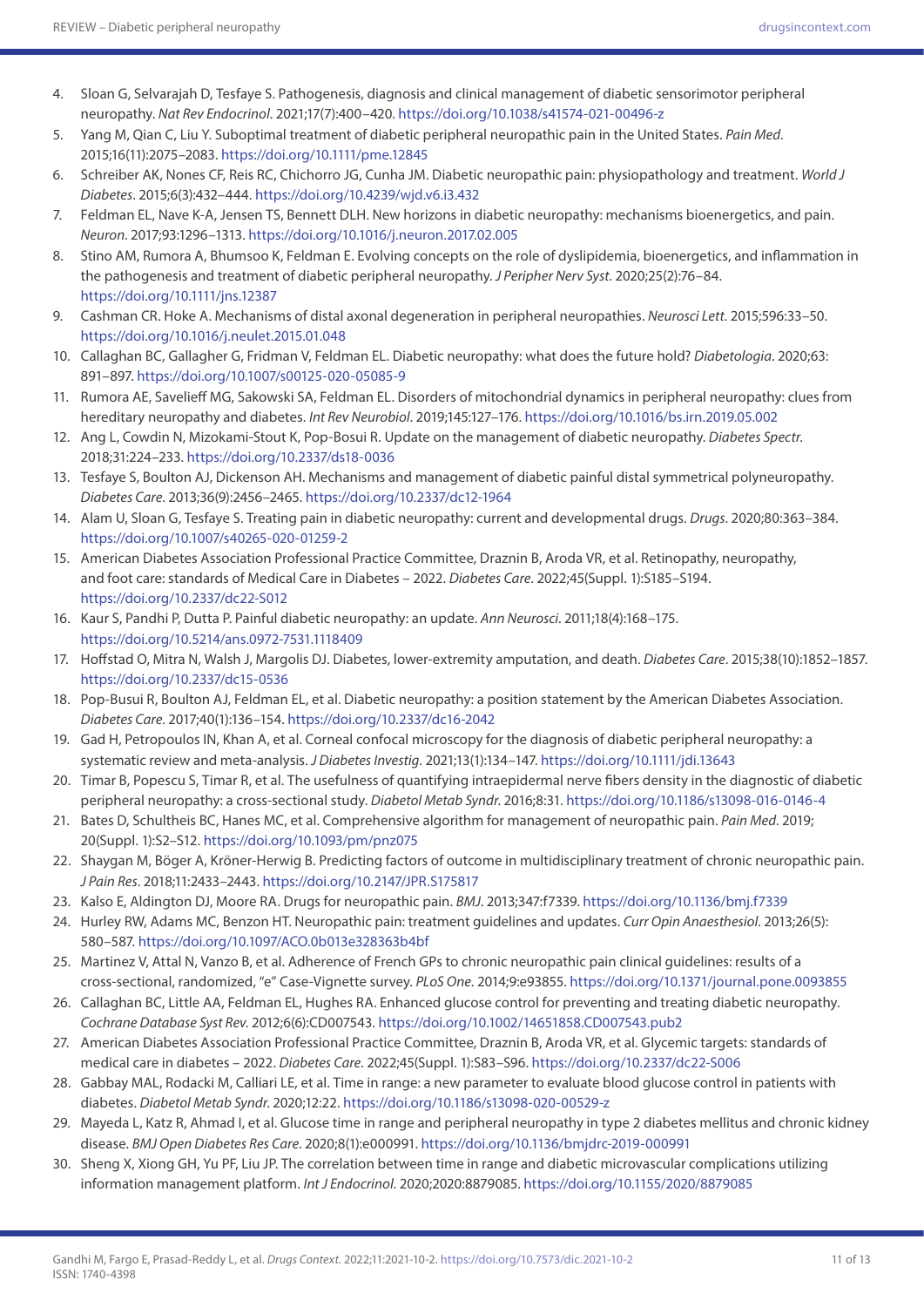- 31. Stino AM, Rumora AE, Kim B, Feldman EL. Evolving concepts on the role of dyslipidemia, bioenergetics, and inflammation in the pathogenesis and treatment of diabetic peripheral neuropathy. *J Peripher Nerv Syst*. 2020;25(2):76–84. <https://doi.org/10.1111/jns.12387>
- 32. Callaghan B, Xia R, Banerjee M, et al. Metabolic syndrome components are associated with symptomatic polyneuropathy independent of glycemic status. *Diabetes Care*. 2016;39(5):801–807.<https://doi.org/10.2337/dc16-0081>
- 33. Tesfaye S, Chaturvedi N, Eaton SE, et al. Vascular risk factors and diabetic neuropathy. *N Engl J Med*. 2005;352(4):341–350. <https://doi.org/10.1056/NEJMoa032782>
- 34. Wiggin TD, Sullivan KA, Pop-Busui R, et al. Elevated triglycerides correlate with progression of diabetic neuropathy. *Diabetes*. 2009;58(7):1634–1640. <https://doi.org/10.2337/db08-1771>
- 35. Freeman R. Not all neuropathy in diabetes is of diabetic etiology: differential diagnosis of diabetic neuropathy. *Curr Diab Rep*. 2009;9(6):423–431.<https://doi.org/10.1007/s11892-009-0069-7>
- 36. Maizels M, McCarberg B. Antidepressants and antiepileptic drugs for chronic non-cancer pain. *Am Fam Physician*. 2005;71(3): 483–490.
- 37. Derry S, Bell RF, Straube S, et al. Pregabalin for neuropathic pain in adults. *Cochrane Database Syst Rev*. 2019;1:CD007076. <https://doi.org/10.1002/14651858.CD007076.pub3>
- 38. Wiffen PJ, Derry S, Bell RF, et al. Gabapentin for chronic neuropathic pain in adults. *Cochrane Database Syst Rev*. 2017;6:CD007938. <https://doi.org/10.1002/14651858.CD007938.pub4>
- 39. Obata H. Analgesic mechanisms of antidepressants for neuropathic pain. *Int J Mol Sci*. 2017;18(11):2483. <https://doi.org/10.3390/ijms18112483>
- 40. Fornasari D. Pharmacotherapy for neuropathic pain: a review. *Pain Ther*. 2017;6(Suppl. 1):25–33. <https://doi.org/10.1007/s40122-017-0091-4>
- 41. Finnerup NB, Attal N, Haroutounian S, et al. Pharmacotherapy for neuropathic pain in adults: a systematic review and metaanalysis. *Lancet Neurol*. 2015;14(2):162–173. [https://doi.org/10.1016/S1474-4422\(14\)70251-0](https://doi.org/10.1016/S1474-4422(14)70251-0)
- 42. Moore RA, Derry S, Aldington D, Cole P, Wiffen PJ. Amitriptyline for neuropathic pain in adults. *Cochrane Database Syst Rev*. 2015;7:CD008242.<https://doi.org/10.1002/14651858.CD008242.pub3>
- 43. Hearn L, Moore RA, Derry S, Wiffen PJ, Phillips T. Desipramine for neuropathic pain in adults. *Cochrane Database Syst Rev*. 2014;2014(9):CD011003.<https://doi.org/10.1002/14651858.CD011003.pub2>
- 44. Derry S, Wiffen PJ, Aldington D, Moore RA. Nortriptyline for neuropathic pain in adults. *Cochrane Database Syst Rev*. 2015;1(1):CD011209. <https://doi.org/10.1002/14651858.CD011209.pub2>
- 45. Hearn L, Derry S, Phillips T, Moore RA, Wiffen PJ. Imipramine for neuropathic pain in adults. *Cochrane Database Syst Rev*. 2014;2014(5):CD010769.<https://doi.org/10.1002/14651858.CD010769.pub2>
- 46. Carvalho AF, Sharma MS, Brunoni AR, Vieta E, Fava GA. The safety, tolerability and risks associated with the use of newer generation antidepressant drugs: a critical review of the literature. *Psychother Psychosom*. 2016;85(5):270–288. <https://doi.org/10.1159/000447034>
- 47. Lunn MP, Hughes RA, Wiffen PJ. Duloxetine for treating painful neuropathy, chronic pain or fibromyalgia. *Cochrane Database Syst Rev*. 2014;(1):CD007115. <https://doi.org/10.1002/14651858.CD007115.pub3>
- 48. Snyder MJ, Gibbs LM, Lindsay TJ. Treating painful diabetic peripheral neuropathy: an update. *Am Fam Physician*. 2016;94(3):227–234.
- 49. Hanna M, O'Brien C, Wilson MC. Prolonged-release oxycodone enhances the effects of existing gabapentin therapy in painful diabetic neuropathy patients. *Eur J Pain*. 2008;12(6):804–13.<https://doi.org/10.1016/j.ejpain.2007.12.010>
- 50. Derry S, Moore RA. Topical capsaicin (low concentration) for chronic neuropathic pain in adults. *Cochrane Database Syst Rev*. 2012;2012(9)CD010111. <https://doi.org/10.1002/14651858.CD010111>
- 51. Dy SM, Bennett WL, Sharma R, et al. *Preventing Complications and Treating Symptoms of Diabetic Peripheral Neuropathy*. Rockville, MD: Agency for Healthcare Research and Quality; 2017. <https://www.ncbi.nlm.nih.gov/books/NBK442335/>
- 52. Qutenza. Package insert. Averitas Pharma; 2020. [https://www.accessdata.fda.gov/drugsatfda\\_docs/label/2020/022395s018lbl.pdf](https://www.accessdata.fda.gov/drugsatfda_docs/label/2020/022395s018lbl.pdf). Accessed May 10, 2022.
- 53. Lidoderm. Package insert. Endo Pharmaceuticals, Inc; 2015. [https://www.accessdata.fda.gov/drugsatfda\\_docs/label/2015/020612s012lbl.pdf](https://www.accessdata.fda.gov/drugsatfda_docs/label/2015/020612s012lbl.pdf). Accessed May 10, 2022.
- 54. Baron R, Mayoral V, Leijon G, Binder A, Steigerwald I, Serpell M. 5% lidocaine medicated plaster versus pregabalin in post-herpetic neuralgia and diabetic polyneuropathy: an open-label, non-inferiority two-stage RCT. *Curr Med Res Opin*. 2009;25(7):1663–1676.<https://doi.org/10.1185/03007990903047880>
- 55. Campbell C, Kipnes M, Stouch B, et al. Randomized control trial of topical clonidine for treatment of painful diabetic neuropathy. *Pain*. 2012;153(9):1815–1823.<https://doi.org/10.1016/j.pain.2012.04.014>
- 56. Riedl M, Schnell S, Overland A, et al. Coexpression of alpha 2A-adrenergic and delta-opioid receptors in substance P-containing terminals in rat dorsal horn. *J Comp Neurol*. 2009;513:385–398. <https://doi.org/10.1002/cne.21982>